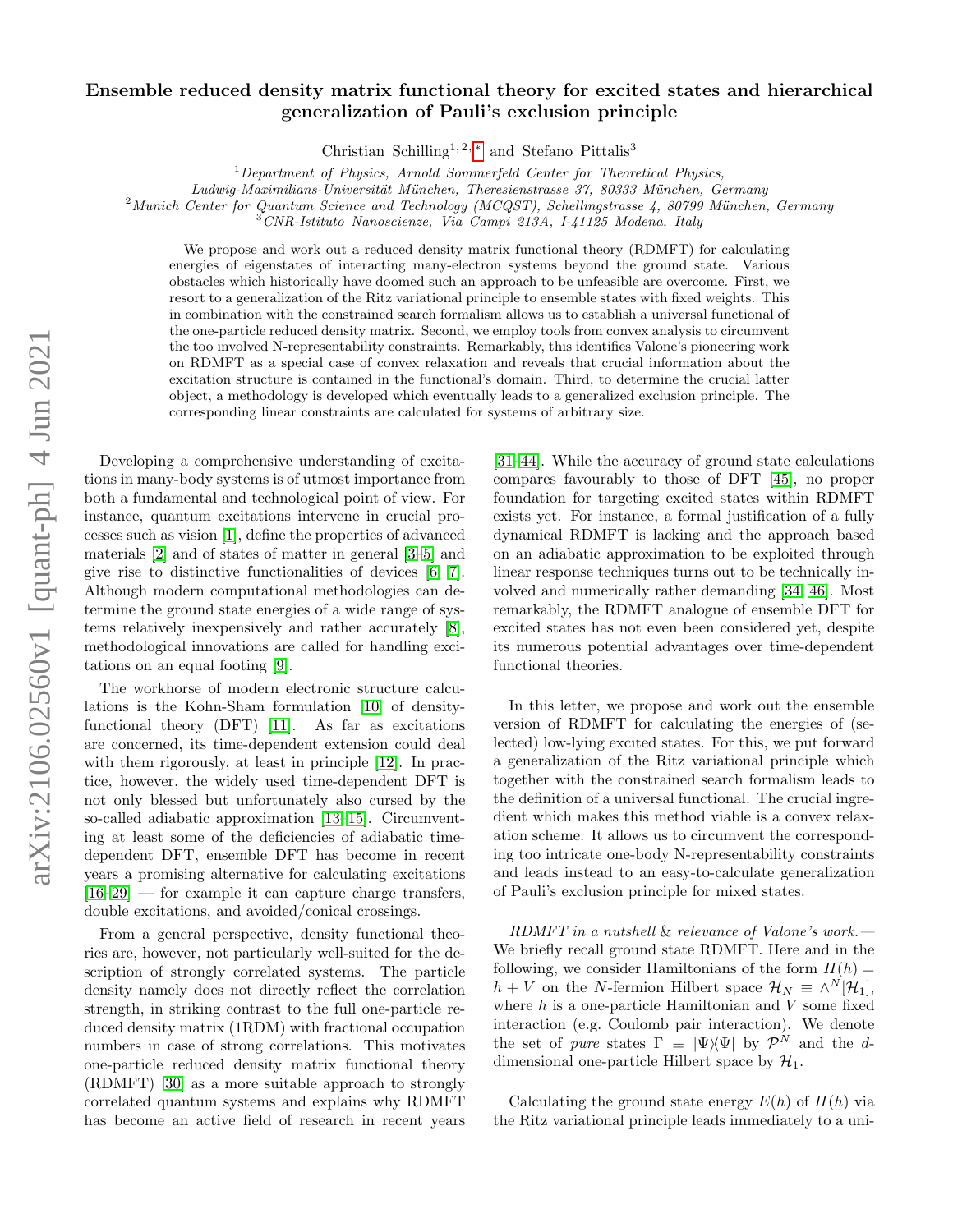versal functional of the 1RDM [\[47,](#page-5-7) [48\]](#page-5-8),

<span id="page-1-0"></span>
$$
E(h) = \min_{\Gamma \in \mathcal{P}^N} \text{Tr}_N[(h + V)\Gamma]
$$
  
= 
$$
\min_{\gamma \in \mathcal{P}^1_N} \left[ \text{Tr}_1[h\gamma] + \mathcal{F}(\gamma) \right],
$$
 (1)

where

<span id="page-1-1"></span>
$$
\mathcal{F}(\gamma) \equiv \min_{\mathcal{P}^N \ni \Gamma \mapsto \gamma} \text{Tr}_N[V\Gamma]. \tag{2}
$$

Indeed,  $F$  is universal in the sense that it depends only on the fixed interaction  $V$  but not on the one-particle Hamiltonian  $h$ . This version of RDMFT based on  $(1)$ , [\(2\)](#page-1-1) has, however, not been practical at all. This is due to the fact that describing the functional's domain  $\mathcal{P}_N^1 \equiv N \text{Tr}_{N-1}[\mathcal{P}^N]$  of pure N-representable 1RDMs  $\gamma$ has been an almost impossible task. Only recently, a formal solution to this problem has been found [\[49,](#page-5-9) [50\]](#page-5-10). Yet, the corresponding generalized Pauli constraints defining  $\mathcal{P}_N^1$  could be calculated so far only for systems of up to five electrons and eleven spin-orbitals [\[49–](#page-5-9)[52\]](#page-5-11).

It has been Valone's crucial idea [\[53\]](#page-5-12) to apply the constrained search formalism [\(1\)](#page-1-0) by relaxing the Ritz variational principle from pure to all ensemble states  $\Gamma \in \mathcal{E}^N$ . In analogy to  $(1)$ ,  $(2)$  this then leads to a universal functional

$$
\overline{\mathcal{F}}(\gamma) \equiv \min_{\mathcal{E}^N \ni \Gamma \mapsto \gamma} \text{Tr}_N[V\Gamma],\tag{3}
$$

defined on the larger domain  $\mathcal{E}_N^1 \equiv N \text{Tr}_{N-1} [\mathcal{E}^N]$  of ensemble N-representable 1RDMs. Since the latter is just described by the simple Pauli exclusion principle constraints [\[54\]](#page-5-13), restricting the eigenvalues  $\lambda_i$  of  $\gamma$  as  $0 \leq \lambda_i \leq 1$ , Valone's work [\[53\]](#page-5-12) has marked the starting point of RDMFT, at least from a practical perspective. Finally, we would like to stress that  $\bar{\mathcal{F}}$  follows as the lower convex envelope of  $\mathcal{F}(\gamma)$ ,  $\overline{\mathcal{F}} \equiv \text{conv}(\mathcal{F})$  [\[36\]](#page-5-14). As the following will show, this key result has its origin in a fruitful geometrical structure which will be pivotal to our approach.

Ensemble-RDMFT for excited states.— To develop an RDMFT for targeting the excitation spectrum we resort to the generalization [\[55\]](#page-5-15) of the Ritz variational principle to ensemble states with fixed spectrum: let  $H$  be a Hermitian operator on a D-dimensional Hilbert space with increasingly-ordered eigenvalues  $E_j$  and eigenstates  $|\Psi_j\rangle$  and denote by  $\mathcal{E}^N(w)$  the set of density operators  $\Gamma$ with decreasingly-ordered spectrum  $\mathbf{w} \equiv (w_1, \ldots, w_D)$ . Then, the following variational principle can be proven in a straightforward manner [\[55\]](#page-5-15)

<span id="page-1-2"></span>
$$
E_{\mathbf{w}} \equiv \sum_{j=1}^{D} w_j E_j = \min_{\Gamma \in \mathcal{E}^N(\mathbf{w})} \text{Tr}[H\Gamma], \tag{4}
$$

and the minimizer of the right-hand side follows as  $\Gamma_{H,\boldsymbol{w}} = \sum_{j=1}^D w_j |\Psi_j\rangle\!\langle\Psi_j|.$ 

At this point, it is crucial to appreciate that the knowledge of the function  $E_{w}$  would obviously allow one to determine various excitation energies  $E_i$ . In analogy to the derivation of ensemble DFT for excited states by Gross, Oliviera and Kohn [\[55,](#page-5-15) [56\]](#page-6-0), the variational principle [\(4\)](#page-1-2) is the key ingredient for establishing an RDMFT for excited states. Combining the constrained search [\(1\)](#page-1-0) and the variational principle [\(4\)](#page-1-2) with  $H \equiv H(h)$  leads immediately to a universal functional of the 1RDM,

$$
\mathcal{F}_{\boldsymbol{w}}(\gamma) \equiv \min_{\mathcal{E}^N(\boldsymbol{w}) \ni \Gamma \mapsto \gamma} \text{Tr}_N[V\Gamma]. \tag{5}
$$

In practice, one would restrict this  $w$ -RDMFT to just a few finite weights  $w_1, \ldots, w_r$  and the minimization of the total energy functional  $\text{Tr}_1[h\gamma] + \mathcal{F}_{w}(\gamma)$  would eventually yield the energy  $E_{w}$ . It is also worth stressing, that pure ground state RDMFT is included in our general w-RDMFT as the special case  $w_0 \equiv (1, 0, 0, \ldots)$ . This observation also implies, however, that finding a practically useful description of the underlying domain  $\mathcal{E}^1_N(\boldsymbol{w})$ of w-ensemble N-representable 1RDMs is impossible, at least for realistic system sizes [\[49,](#page-5-9) [50,](#page-5-10) [57\]](#page-6-1).

This fundamental concern also explains why ensemble RDMFT for calculating excitation energies has never been established. It will therefore be a major achievement of our work to find and work out in the following a methodology for circumventing the too intricate onebody w-ensemble N-representability constraints.



<span id="page-1-3"></span>FIG. 1. Schematic illustration of the convex hull  $\overline{\mathcal{E}}_N^1(w)$  of the "blue" set  $\mathcal{E}_N^1(w)$  (left) and the convex envelope  $\overline{\mathcal{F}}_{w}$  of  $\mathcal{F}_{w}$  (right). See text for more details.

Convex relaxation.— Given the prominence of the Ritz variational principle in quantum physics, Valone's idea to apply the constrained search formalism to the larger set  $\mathcal{E}^N$  of ensemble states was rather natural. Since the generalization of this seminal idea to the variational principle [\(4\)](#page-1-2) is less obvious, we take the relation  $\overline{\mathcal{F}} \equiv \text{conv}(\mathcal{F})$  [\[36\]](#page-5-14) in ground state RDMFT as an inspiration: A prominent concept in convex analysis explains that any minimization problem, at least in principle, can be turned into a convex one without altering the result. This exact convex relaxation applied in our context is illustrated in Figure [S1:](#page-1-3) First, one extends the "blue" domain of  $\mathcal{F}_{w}$  to its convex hull  $\overline{\mathcal{E}}_{N}^{1}(w) = \text{conv}(\mathcal{E}_{N}^{1}(w))$ by adding the "red" region and defining there  $\mathcal{F}_{w} \equiv \infty$ .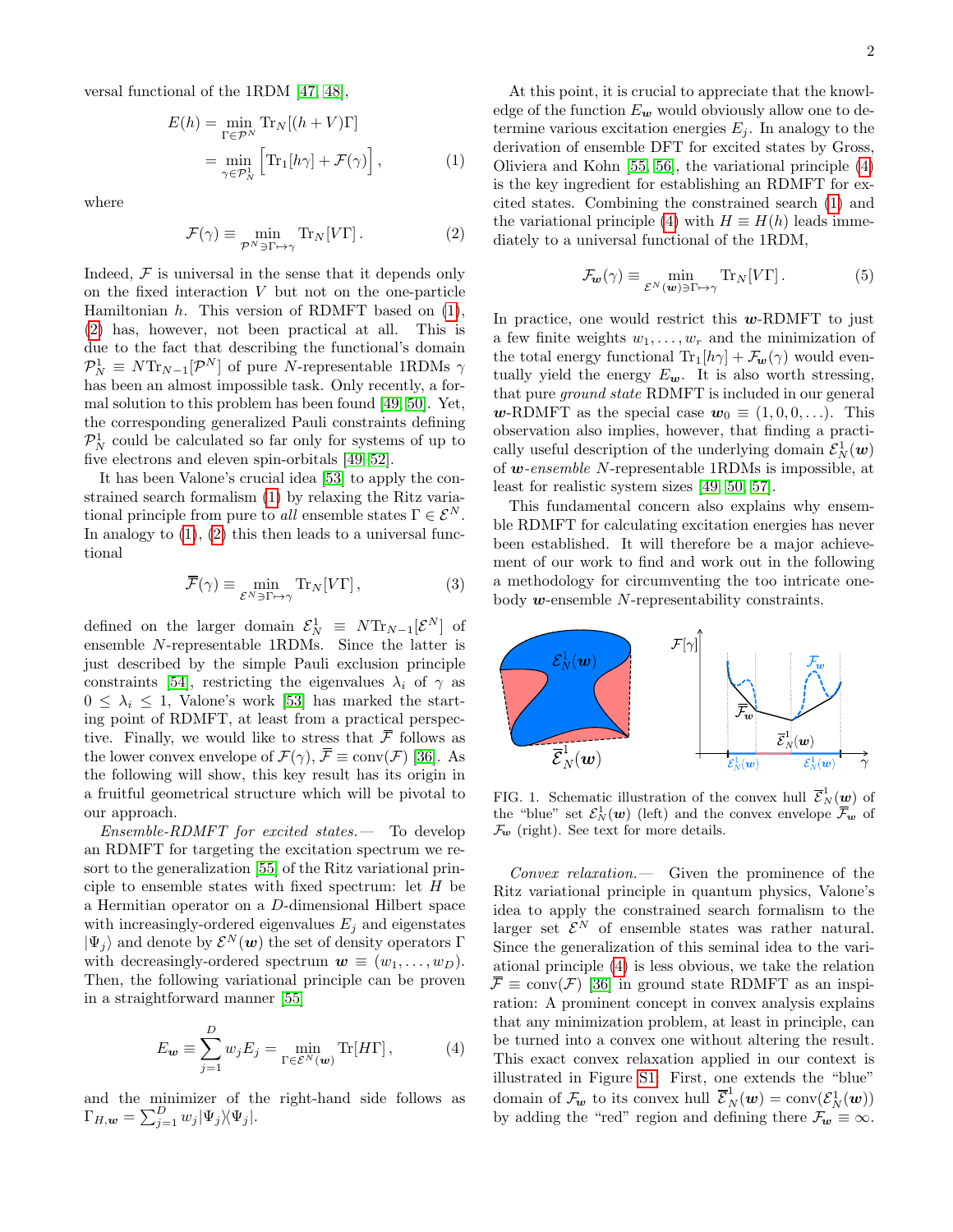Then, one replaces  $\mathcal{F}_{w}$  by its lower convex envelope

<span id="page-2-1"></span>
$$
\overline{\mathcal{F}}_{\mathbf{w}} \equiv \text{conv}\left(\mathcal{F}_{\mathbf{w}}\right) \quad \text{on} \quad \overline{\mathcal{E}}_N^1(\mathbf{w}) \equiv \text{conv}(\mathcal{E}_N^1(\mathbf{w}))\,. \tag{6}
$$

Per construction, the sought-after energy  $E_w$  can now be obtained by minimizing the energy functional  $\text{Tr}_1[h\gamma]$  +  $\overline{\mathcal{F}}_{\mathbf{w}}(\gamma)$  on the set  $\overline{\mathcal{E}}_N^1(\mathbf{w}),$ 

<span id="page-2-7"></span>
$$
E_{\mathbf{w}} = \min_{\gamma \in \bar{\mathcal{E}}_N^1(\mathbf{w})} \left[ \text{Tr}_1[h\gamma] + \overline{\mathcal{F}}_{\mathbf{w}}(\gamma) \right],\tag{7}
$$

rather than  $\text{Tr}_{1}[h\gamma] + \mathcal{F}_{w}(\gamma)$  on  $\mathcal{E}_{N}^{1}(\boldsymbol{w})$ . This convex relaxation of  $w$ -ensemble RDMFT has two pleasant and far-reaching consequences. As we will show below, a compact description of the convex set  $\overline{\mathcal{E}}_N^1(w)$  can be found and the convexity of  $\bar{\mathcal{F}}_{w}$  implies that the minimization cannot get stuck in local minima.

We conclude this section by presenting an equivalent but constructive expression for  $\bar{\mathcal{F}}_{w}$ . As it is shown in the supporting information [\[58\]](#page-6-2), the definition of the lower convex envelop leads in a straightforward (but technical) manner to

<span id="page-2-0"></span>
$$
\overline{\mathcal{F}}_{\mathbf{w}}(\gamma) \equiv \min_{\overline{\mathcal{E}}^{N}(\mathbf{w}) \ni \Gamma \mapsto \gamma} \text{Tr}_{N}[V\Gamma]. \tag{8}
$$

The underlying search space  $\bar{\mathcal{E}}^N(w)$  is nothing else than the convex hull of  $\mathcal{E}^N(\boldsymbol{w}),$  which can also be characterized as [\[58\]](#page-6-2)

<span id="page-2-8"></span>
$$
\overline{\mathcal{E}}^N(\boldsymbol{w}) \equiv \text{conv}(\mathcal{E}^N(\boldsymbol{w})) = \{ \Gamma \in \mathcal{E}^N | \text{spec}(\Gamma) \prec \boldsymbol{w} \} . \tag{9}
$$

Here, v is said to be majorized by  $w, v \prec w$ , if for all  $k = 1, 2, \ldots, D$  one has

$$
v_1^{\downarrow} + \ldots + v_k^{\downarrow} \le w_1^{\downarrow} + \ldots + w_k^{\downarrow}, \tag{10}
$$

where  $v^{\downarrow}, w^{\downarrow}$  denote the vectors with the same entries, but sorted in descending order. Intriguingly, relations [\(8\)](#page-2-0) and [\(S2\)](#page-1-1) reveal that the functional  $\bar{\mathcal{F}}_{w}$  could also have been defined in the spirit of Valone's work [\[53\]](#page-5-12) by re-placing in [\(4\)](#page-1-2) the set  $\mathcal{E}^{N}(\boldsymbol{w})$  by its convex hull  $\overline{\mathcal{E}}^{N}(\boldsymbol{w})$ . This modification of [\(4\)](#page-1-2) can be seen as the historically missed variational principle for establishing a viable ensemble RDMFT for excited states. Moreover, since the partial trace  $\text{Tr}_{N-1}[\cdot]$  is linear we obtain

<span id="page-2-2"></span>
$$
\overline{\mathcal{E}}_N^1(\boldsymbol{w}) = N \text{Tr}_{N-1} [\overline{\mathcal{E}}^N(\boldsymbol{w})]. \tag{11}
$$

*Calculation of functional domain*  $\overline{\mathcal{E}}_N^1(\boldsymbol{w})$ . In general, without knowing the functional domain, the common process of developing more and more accurate and sophisticated approximations to the universal functional cannot be initiated. Also, having just a formal definition of  $\overline{\mathcal{E}}_N^1(\boldsymbol{w})$  as in Eq. [\(6\)](#page-2-1) or [\(11\)](#page-2-2) is actually not sufficient. Instead, a concrete description is needed, allowing one in minimization algorithms to easily check whether a given 1RDM  $\gamma$  belongs to  $\overline{\mathcal{E}}_N^1(w)$ . In the following, we achieve

the ideal scenario: A description of  $\overline{\mathcal{E}}_N^1(\boldsymbol{w})$  in terms of just a few linear inequalities is found, similar to the Pauli exclusion principle constraints in ground state RDMFT.

For this we resort to analytical tools some of which have extensively been used in quantum chemistry since the 1960s (see, e.g., [\[54,](#page-5-13) [59\]](#page-6-3) for a comprehensive introduction). The first one is a very well-known duality correspondence which is illustrated in Figure [2](#page-2-3) for a general convex, compact subset  $S$  of an Euclidean space: the minimization of a linear function  $\langle \cdot, h \rangle$  on S means to shift the hyperplane of constant value  $\langle \gamma, h \rangle$  (shown as "red" lines in the left panel) along its normal direction  $-h$  until the boundary is reached. By realizing such minimizations for all possible 'directions'  $-h$ , we obtain a complete characterization of S through its boundary points.



<span id="page-2-3"></span>FIG. 2. Geometric illustration of the dual characterization of a convex, compact set S, based on the minimization of all possible linear functions (see text for more details).

In our context, dual characterization of  $\mathcal{E}^1_N(\boldsymbol{w})$  means to study the minimization of  $\text{Tr}_{1}[h\gamma]$  on the convex, compact set  $\overline{\mathcal{E}}_N^1(\boldsymbol{w})$  for all Hermitian operators h on the oneparticle Hilbert space  $\mathcal{H}_1$ . It is exactly this aspect which reveals a fruitful equivalence of our theoretical problem of characterizing the set  $\overline{\mathcal{E}}_N^1(\boldsymbol{w})$  and describing systems of N non-interacting fermions with a one-particle Hamiltonian h. Since  $\overline{\mathcal{E}}_N^1(w)$  is invariant under unitary conjugation,  $u \, \overline{\mathcal{E}}_N^1(\boldsymbol{w}) u^{\dagger} = \overline{\mathcal{E}}_N^1(\boldsymbol{w})$ , we can restrict to h with a fixed eigenbasis,  $h = \sum_{i=1}^{d} h_i |i\rangle\langle i|$ , and increasinglyordered energies  $h_j$ . To proceed, since the definition  $(11)$ of  $\overline{\mathcal{E}}_N^1(w)$  refers to the set  $\overline{\mathcal{E}}_N^N(w)$ , we lift our minimization problem from the one- to the N-particle level, according to

<span id="page-2-4"></span>
$$
\min_{\gamma \in \bar{\mathcal{E}}_N^1(\boldsymbol{w})} \text{Tr}_1[h\gamma] = \min_{\Gamma \in \bar{\mathcal{E}}^N(\boldsymbol{w})} \text{Tr}_N[h\Gamma]. \tag{12}
$$

The minimizers of the right side of [\(12\)](#page-2-4) then lead via

<span id="page-2-5"></span>
$$
h \mapsto \Gamma_{h,\mathbf{w}} \mapsto \gamma_{h,\mathbf{w}} \mapsto \lambda_{h,\mathbf{w}} \tag{13}
$$

to all extremal points  $\lambda_{h,w}$  of the polytope

<span id="page-2-6"></span>
$$
\Sigma(\boldsymbol{w}) \equiv \operatorname{spec}(\overline{\mathcal{E}}_N^1(\boldsymbol{w})) \tag{14}
$$

of natural occupation numbers  $\lambda \equiv \text{spec}(\gamma)$ . Just to recall, determining  $\Sigma(w)$  is sufficient for the description of  $\overline{\mathcal{E}}_N^1(w)$  because of its unitary invariance.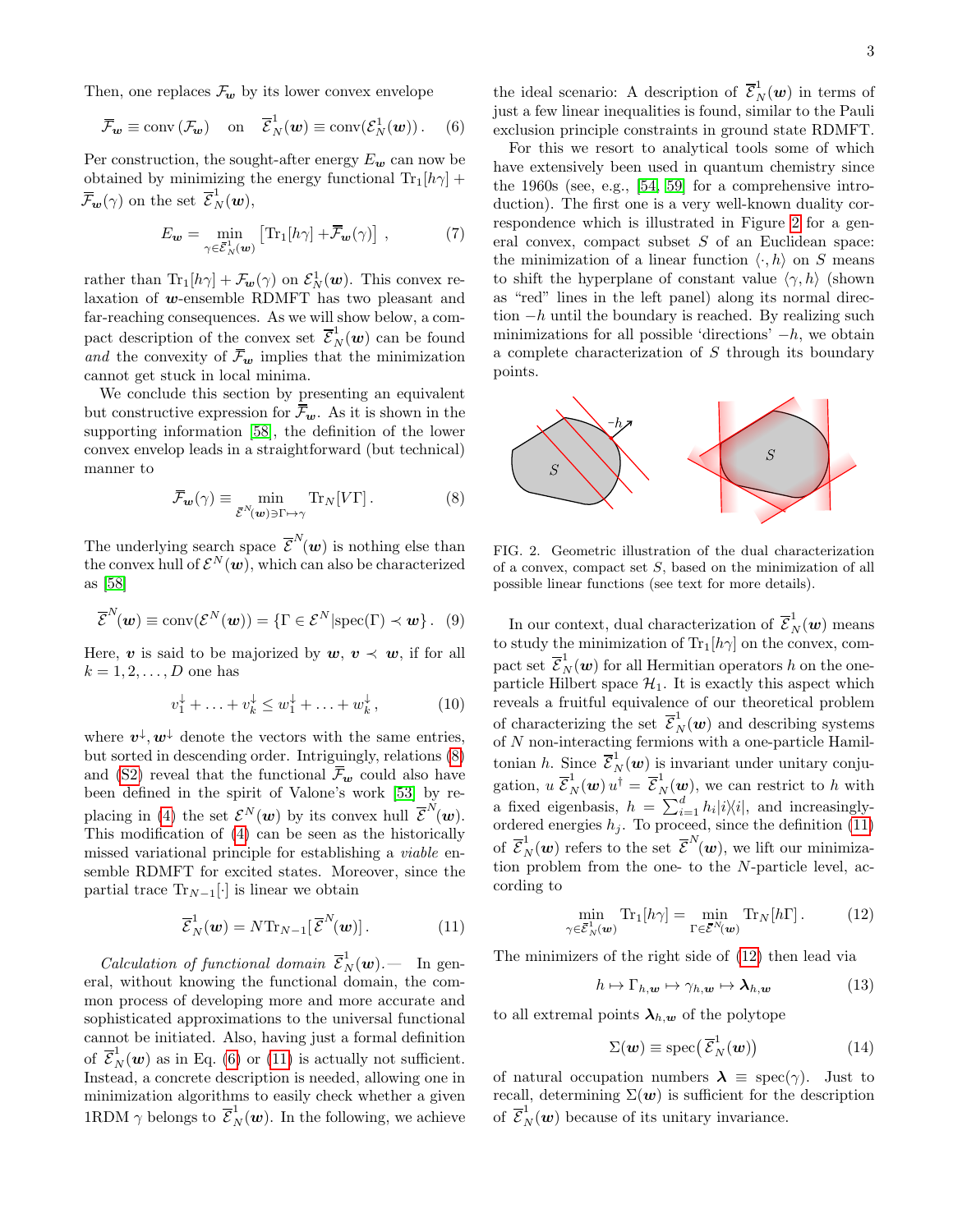To determine the required minimizers  $\Gamma_{h,\mathbf{w}}$  of the right-hand side of [\(12\)](#page-2-4), notice that the eigenstates of the one-particle Hamiltonian  $h$  are given by the configuration states  $\mathbf{i} \equiv |i_1,\ldots,i_N\rangle$  with energies  $\sum_{j=1}^N h_{i_j}$ . Consequently, as explained by the variational principle [\(4\)](#page-1-2), the minimizers follow as

<span id="page-3-0"></span>
$$
\Gamma_{h,\mathbf{w}} = \sum_{j=1}^{D} w_j |\mathbf{i}_j \rangle \langle \mathbf{i}_j | , \qquad (15)
$$

where  $i_j$  is the N-fermion configuration with the j-th lowest energy. Due to the noninteracting character, one can easily determine for any  $\Gamma_{h,\mathbf{w}}$  its natural occupation numbers  $\lambda$  as required by [\(13\)](#page-2-5).

To obtain the vertex representation of the polytope  $\Sigma(\boldsymbol{w})$ , it remains to determine for each choice  $h_1 \leq \ldots \leq$  $h_d$  the corresponding sequence of eigenstates  $|i_i\rangle$  ordered according to their energy. Since there are only finitely many different sequences, this amounts to a purely combinatorial problem. The example of  $N = 3$  fermions with  $r = 3$  finite weights,  $\boldsymbol{w} = (w_1, w_2, w_3, 0, \ldots)$ , will be sufficiently representative for the general case. According to [\(15\)](#page-3-0), we need to determine all possible sequences  $\boldsymbol{i}_1, \boldsymbol{i}_2, \boldsymbol{i}_3$ of the three energetically lowest configurations. Independent of the values of various  $h_i$ , the first two configurations are always given by  $i_1 = (1, 2, 3)$  and  $i_2 = (1, 2, 4)$ . The third lowest will be either  $(1, 2, 5)$  or  $(1, 3, 4)$ , depending on the ordering between  $h_2 + h_5$  and  $h_3 + h_4$ . Consequently, there are in total two different minimizers  $\Gamma_{h,\mathbf{w}}$  and according to [\(13\)](#page-2-5) two vertices of decreasingly ordered natural occupation numbers,

<span id="page-3-2"></span>
$$
\mathbf{v}^{(1)} = (1, 1, w_1, w_2, w_3, 0, \ldots)
$$
  

$$
\mathbf{v}^{(2)} = (1, w_1 + w_2, w_1 + w_3, w_2 + w_3, 0, \ldots).
$$
 (16)

The polytope  $\Sigma(\boldsymbol{w})$  is eventually obtained as the convex hull of  $v^{(1)}$ ,  $v^{(2)}$  and all their permutations. The supporting information [\[58\]](#page-6-2) provides a graphical illustration of  $\Sigma(\boldsymbol{w})$  for different  $\boldsymbol{w}$ .



<span id="page-3-1"></span>FIG. 3. Illustration of the excitation spectrum for the case of  $N = 3$  fermions (see text for more details).

As a help for dealing with larger numbers  $r$  of nonvanishing weights, we illustrate in Figure [3](#page-3-1) the so-called Gale order [\[60\]](#page-6-4). All configurations are systematically arranged, where the  $\leq$ -sign between two configurations  $i$ and  $j$  means that  $i$  has always a lower energy than  $j$  for

all  $h$ . Figure [3](#page-3-1) also confirms that the first two configurations are always given by  $i_1 = (1, 2, 3), i_2 = (1, 2, 4)$  and that the dimension  $d$  of the one-particle Hilbert space does not play any role. In addition, it shows that increasing the particle number from 3 to N will not change the excitation structure but just add another  $N - 3$  '1's at the very beginning of each spectral vector in [\(16\)](#page-3-2).

Generalization of Pauli's exclusion principle.— The vertex representation of the polytope  $\Sigma(\boldsymbol{w})$  can also be turned into a halfspace representation, leading according to [\(14\)](#page-2-6) to the desired practical description of the domain  $\overline{\mathcal{E}}_N^1(w)$ . This mathematical procedure for arbi*trary*  $r$  will be discussed in [\[61\]](#page-6-5) and we present it here only for  $r = 1, 2$ . These two cases are particularly relevant from a physical point of view since the corresponding  $w$ -RDMFT describes the ground state energy and its gap.

For  $r = 1$  and  $r = 2$ , the permutation-invariant polytope  $\Sigma(\boldsymbol{w})$  is generated by only one vertex,  $(1, \ldots, 1, 0, \ldots)$  and  $(1, \ldots, 1, w_1, w_2, 0, \ldots)$ , respectively. According to Rado's theorem [\[62\]](#page-6-6), a vector  $\lambda$  lies in such distinctive polytope if and only if  $\lambda$  is majorized by the vertex  $v^{(1)}$ ,  $\lambda \prec v^{(1)}$ . The definition [\(S4\)](#page-1-2) of majorization is nothing else than the halfspace representation of  $\Sigma(\boldsymbol{w})$ .

Most remarkably, referring to different values  $r$ , there is a *hierarchy* of linear inequalities for  $\Sigma(\boldsymbol{w})$  which generalize Pauli's exclusion principle. On its lowest level,  $r = 1$ , one recovers the Pauli exclusion principle  $\lambda_1^{\downarrow} \leq 1$ . For  $r = 2$ , one additional constraint,

$$
\sum_{j=1}^{N} \lambda_j^{\downarrow} \le N - 1 + w_1 , \qquad (17)
$$

occurs. This already manifests a generalization of the exclusion principle. Next, for  $r = 3$  again one additional constraint emerges, namely

$$
2\sum_{j=1}^{N-1} \lambda_j^{\downarrow} + \lambda_N^{\downarrow} + \lambda_{N+1}^{\downarrow} \le 2N - 2 + w_1 + w_2. \tag{18}
$$

The inequalities of this hierarchy for larger  $r$  are pre-

|             |  | u       | ۔ |         |    |     |    |
|-------------|--|---------|---|---------|----|-----|----|
| $\#v^{(k)}$ |  |         |   | റ<br>20 | 90 | 210 | 60 |
| $\#ineq$    |  | ິ<br>IJ |   | २<br>⊥∪ | ∠ບ |     | ပပ |

<span id="page-3-3"></span>TABLE I. Number  $\#$  of generating vertices  $v^{(k)}$  and inequalities of permutation-invariant polytope  $\Sigma(\boldsymbol{w})$ 

sented in [\[61\]](#page-6-5), while in Table [I](#page-3-3) we just list the number of generating vertices  $v^{(k)}$  and inequalities of  $\Sigma(w)$  for  $r \leq 9$ . It is worth recalling that all these results are independent of the particle number  $N$  and the dimension d of the one-particle Hilbert space (provided  $N \geq r-1$ ,  $d \geq N + r - 1$ .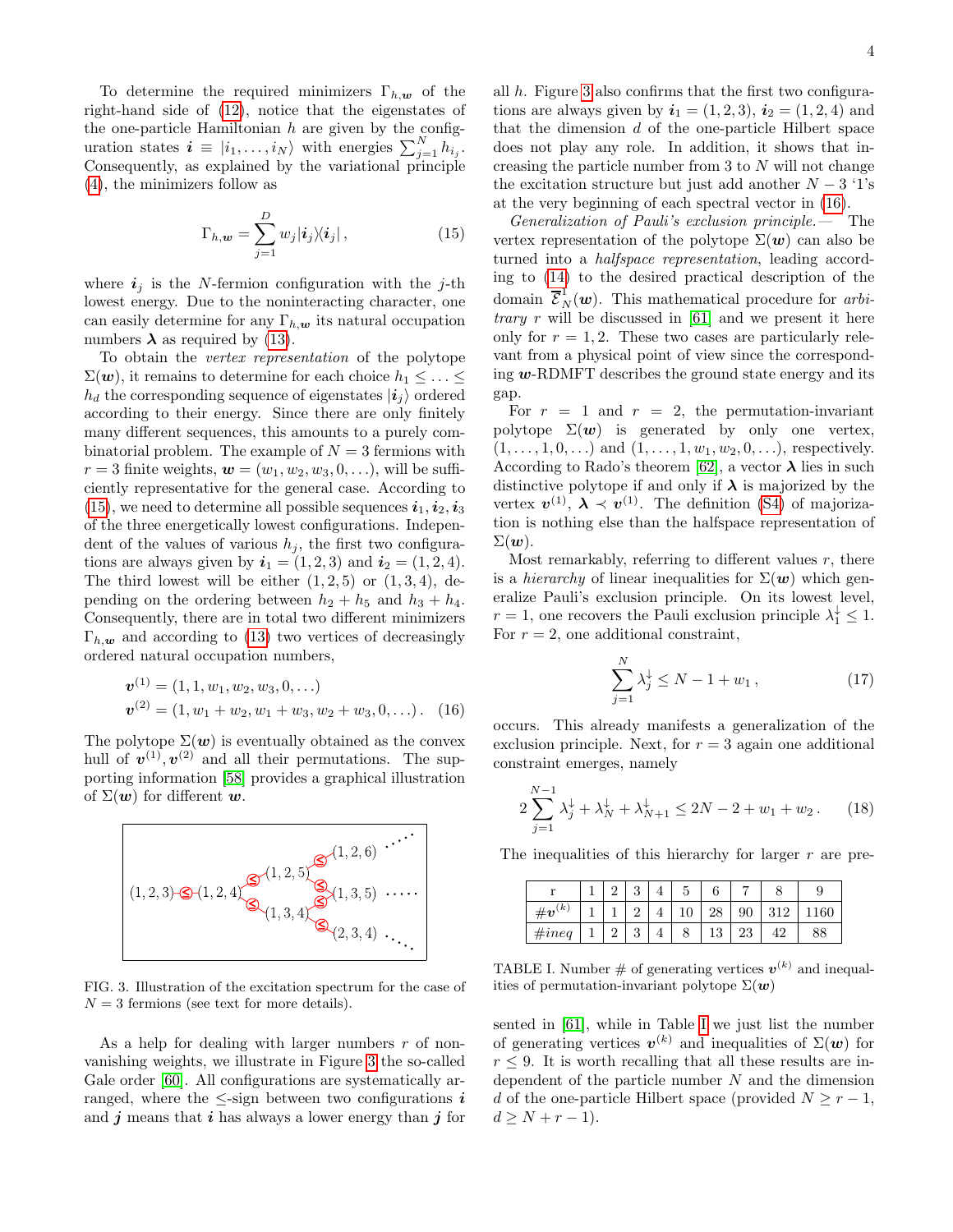Outlook.— We have proposed and worked out in the form of  $w$ -RDMFT a viable generalization of ground state RDMFT for targeting the energies of the first few excitations. The crucial ingredient has been a convex relaxation scheme which allowed us to overcome the obstacles which have historically doomed such an approach to be unfeasible. As a major achievement, our work has namely overcome the too involved one-body  $w$ ensemble N-representability constraints. Instead, a hierarchy of easy-to-calculate generalizations of Pauli's exclusion principle constraints has been revealed, providing a practical description of the functional domain  $\overline{\mathcal{E}}_N^1(\boldsymbol{w})$ .

We expect a broad significance of those novel constraints across the quantum sciences. For instance, since they describe the compatibility of N-fermion and onefermion density operators our work solves a certain class of quantum marginal problems. The latter play a crucial role, e.g., for quantum communication and quantum information processing [\[57,](#page-6-1) [63\]](#page-6-7). Moreover, since realistic systems in nature are described by mixed states due to the finite temperature, it is primarily not Pauli's exclusion principle which dictates their physics but our generalized exclusion principle for mixed states. The spectral polytopes  $\Sigma(\boldsymbol{w})$  are also strongly related to a possible generalization of the Fermi-Dirac distribution to interacting fermions: Increasing the temperature T of a system makes the spectrum  $w(T)$  of the Gibbs state  $\Gamma(T) \propto e^{-H/k_B T}$  more mixed which in turn reduces the size of the polytope  $\Sigma(\mathbf{w}(T))$ . In that sense the generalized exclusion principle constraints provide a tool to determine the maximal temperature of a system which is still compatible to given occupation numbers.

Equipped with the definition [\(8\)](#page-2-0) of the universal functional  $\bar{\mathcal{F}}_{w}$  and the practical description of its domain  $\overline{\mathcal{E}}_N^1(\boldsymbol{w}),$  the common process of developing more and more accurate and sophisticated functional approximations can be initiated. Actually, the ground state functional may serve as a first approximation to  $\bar{\mathcal{F}}_{w}$ , as it is explained in the Supporting Information [\[58\]](#page-6-2): At least for weakly interacting systems, the energy difference  $E_{\mathbf{w}} \leq E_{\mathbf{w}'}$  (where  $\mathbf{w}' \prec \mathbf{w}$ ) is primarily a direct geomet*rical* consequence, following from  $\overline{\mathcal{E}}_N^1(\boldsymbol{w}') \subset \overline{\mathcal{E}}_N^1(\boldsymbol{w})$ . In particular, knowing the boundary of  $\overline{\mathcal{E}}_N^1(\boldsymbol{w})$  is sufficient for determining approximately  $E_{w}$ . Another promising and particularly sophisticated strategy would be to work out in the context of mixed states exactly the same three steps [\[64](#page-6-8)[–66\]](#page-6-9) that led to the rather accurate BBC ground state functionals.

We thank F. Castillo, J.-P. Labbé and J. Liebert for helpful discussions. We acknowledge financial support from the Deutsche Forschungsgemeinschaft (Grant SCHI 1476/1-1) and the UK Engineering and Physical Sciences Research Council (Grant EP/P007155/1) (C.S.) and from the MIUR PRIN Grant No. 2017RKWTMY (S.P.).

- <span id="page-4-0"></span>∗ [c.schilling@physik.uni-muenchen.de](mailto:c.schilling@physik.uni-muenchen.de)
- <span id="page-4-1"></span>[1] R. A. Mathies, A coherent picture of vision, [Nat. Chem](https://doi.org/10.1038/nchem.2406) 7[, 945 \(2015\).](https://doi.org/10.1038/nchem.2406)
- <span id="page-4-2"></span>[2] T. Van Voorhis, The birth of an exciton, [Nat. Phys.](https://doi.org/10.1038/nphys3290) 11, [300 \(2015\).](https://doi.org/10.1038/nphys3290)
- <span id="page-4-3"></span>[3] A. Kogar, M. S. Rak, S. Vig, A. A. Husain, F. Flicker, Y. I. Joe, L. Venema, G. J. MacDougall, T. C. Chiang, E. Fradkin, J. van Wezel, and P. Abbamonte, Signatures of exciton condensation in a transition metal dichalcogenide, Science 358[, 1314 \(2017\).](https://doi.org/10.1126/science.aam6432)
- [4] J. Kasprzak, M. Richard, S. Kundermann, A. Baas, P. Jeambrun, J. M. J. Keeling, F. M. Marchetti, M. H. Szymańska, R. André, J. L. Staehli, V. Savona, P. B. Littlewood, B. Deveaud, and L. S. Dang, Bose einstein condensation of exciton polaritons, Nature 443[, 409 \(2006\).](https://doi.org/10.1038/nature05131)
- <span id="page-4-4"></span>[5] S. S. Ataei, D. Varsano, E. Molinari, and M. Rontani, Evidence of ideal excitonic insulator in bulk MoS2 under pressure, [Proc. Natl. Acad. Sci. U.S.A.](https://www.pnas.org/content/118/13/e2010110118) 118 (2021).
- <span id="page-4-5"></span>[6] M. A. Baldo, D. F. O'Brien, Y. You, A. Shoustikov, S. Sibley, M. E. Thompson, and S. R. Forrest, Highly efficient phosphorescent emission from organic electroluminescent devices, Nature 395[, 151 \(1998\).](https://doi.org/10.1038/25954)
- <span id="page-4-6"></span>[7] J. Gu, B. Chakraborty, M. Khatoniar, and V. M. Menon, A room-temperature polariton light-emitting diode based on monolayer WS2, [Nat. Nanotechnol.](https://doi.org/10.1038/s41565-019-0543-6) 14, 1024 (2019).
- <span id="page-4-7"></span>[8] M. Motta, D. M. Ceperley, G. K.-L. Chan, J. A. Gomez, E. Gull, S. Guo, C. A. Jiménez-Hoyos, T. N. Lan, J. Li, F. Ma, A. J. Millis, N. V. Prokof'ev, U. Ray, G. E. Scuseria, S. Sorella, E. M. Stoudenmire, Q. Sun, I. S. Tupitsyn, S. R. White, D. Zgid, and S. Zhang (Simons Collaboration on the Many-Electron Problem), Towards the solution of the many-electron problem in real materials: Equation of state of the hydrogen chain with state-of-theart many-body methods, Phys. Rev. X 7[, 031059 \(2017\).](https://doi.org/10.1103/PhysRevX.7.031059)
- <span id="page-4-8"></span>[9] S. Matsika and A. I. Krylov, Introduction: Theoretical modeling of excited state processes, [Chem. Rev.](https://doi.org/10.1021/acs.chemrev.8b00436) 118, [6925 \(2018\).](https://doi.org/10.1021/acs.chemrev.8b00436)
- <span id="page-4-9"></span>[10] W. Kohn and L. J. Sham, Self-consistent equations including exchange and correlation effects, [Phys. Rev.](https://doi.org/10.1103/PhysRev.140.A1133) 140, [A1133 \(1965\).](https://doi.org/10.1103/PhysRev.140.A1133)
- <span id="page-4-10"></span>[11] P. Hohenberg and W. Kohn, Inhomogeneous electron gas, Phys. Rev. 136[, B864 \(1964\).](https://doi.org/10.1103/PhysRev.136.B864)
- <span id="page-4-11"></span>[12] E. Runge and E. K. U. Gross, Density-functional theory for time-dependent systems, [Phys. Rev. Lett.](https://doi.org/10.1103/PhysRevLett.52.997) 52, 997 [\(1984\).](https://doi.org/10.1103/PhysRevLett.52.997)
- <span id="page-4-12"></span>[13] N. T. Maitra, F. Zhang, R. J. Cave, and K. Burke, Double excitations within time-dependent density functional theory linear response, [J. Chem. Phys.](https://doi.org/10.1063/1.1651060) 120, 5932 (2004).
- [14] N. T. Maitra, Perspective: Fundamental aspects of timedependent density functional theory, [J. Chem. Phys.](https://doi.org/10.1063/1.4953039) 144, [220901 \(2016\).](https://doi.org/10.1063/1.4953039)
- <span id="page-4-13"></span>[15] P. Elliott, S. Goldson, C. Canahui, and N. T. Maitra, Perspectives on double-excitations in TDDFT, [Chem. Phys.](https://doi.org/10.1016/j.chemphys.2011.03.020) 391[, 110 \(2011\).](https://doi.org/10.1016/j.chemphys.2011.03.020)
- <span id="page-4-14"></span>[16] A. K. Theophilou, The energy density functional formalism for excited states, J. Phys. C 12[, 5419 \(1979\).](https://doi.org/10.1088/0022-3719/12/24/013)
- [17] E. K. U. Gross, L. N. Oliveira, and W. Kohn, Densityfunctional theory for ensembles of fractionally occupied states. i. basic formalism, [Phys. Rev. A](https://doi.org/10.1103/PhysRevA.37.2809) 37, 2809 (1988).
- [18] M. Filatov, M. Huix-Rotllant, and I. Burghardt, Ensemble density functional theory method correctly describes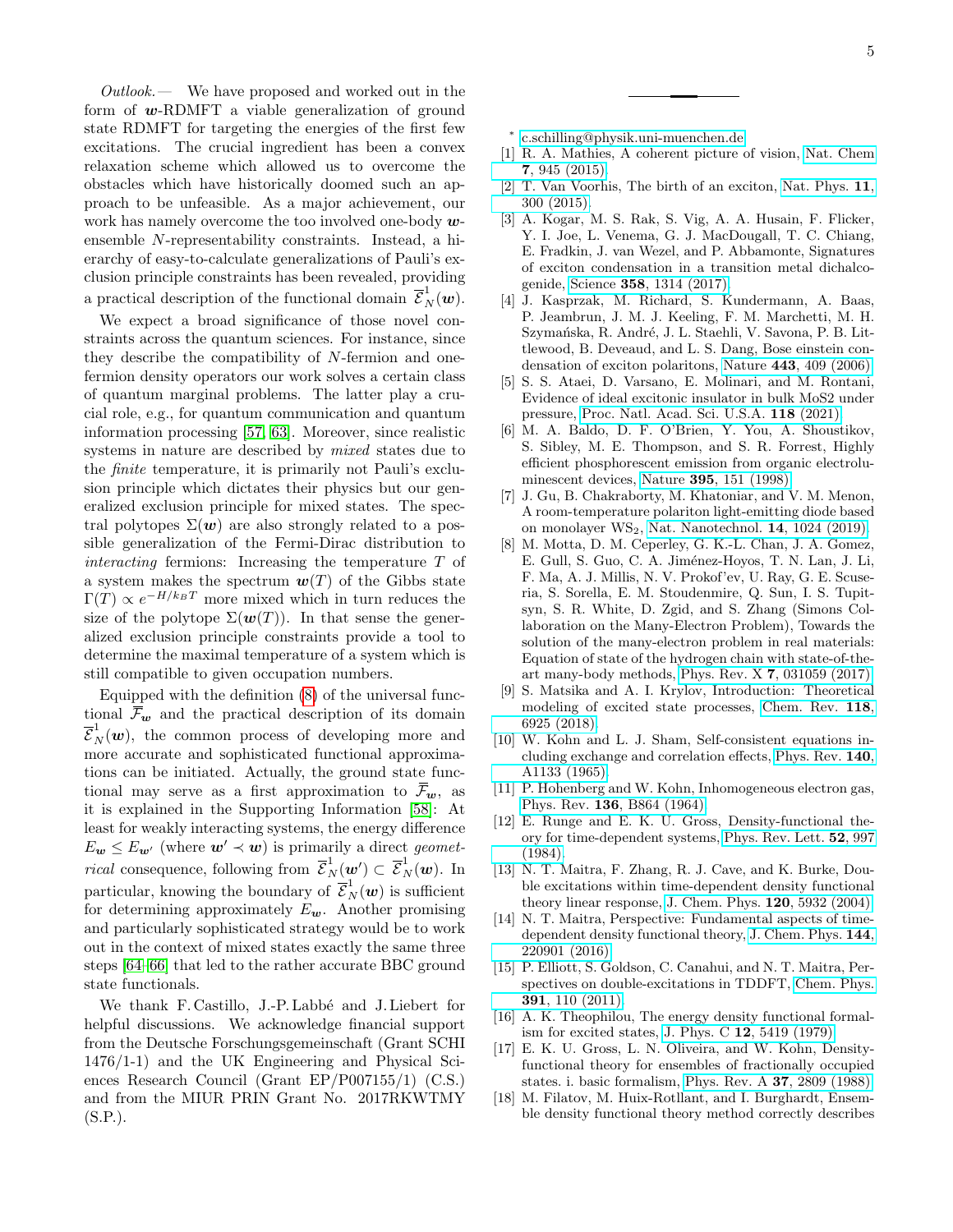bond dissociation, excited state electron transfer, and double excitations, J. Chem. Phys. 142[, 184104 \(2015\).](https://doi.org/10.1063/1.4919773)

- [19] Z.-h. Yang, A. Pribram-Jones, K. Burke, and C. A. Ullrich, Direct extraction of excitation energies from ensemble density-functional theory, [Phys. Rev. Lett.](https://doi.org/10.1103/PhysRevLett.119.033003) 119, [033003 \(2017\).](https://doi.org/10.1103/PhysRevLett.119.033003)
- [20] T. Gould and S. Pittalis, Hartree and exchange in ensemble density functional theory: Avoiding the nonuniqueness disaster, [Phys. Rev. Lett.](https://doi.org/10.1103/PhysRevLett.119.243001) 119, 243001 (2017).
- [21] F. Sagredo and K. Burke, Accurate double excitations from ensemble density functional calculations, [J. Chem.](https://doi.org/10.1063/1.5043411) Phys. 149[, 134103 \(2018\).](https://doi.org/10.1063/1.5043411)
- [22] T. Gould, L. Kronik, and S. Pittalis, Charge transfer excitations from exact and approximate ensemble Kohn-Sham theory, J. Chem. Phys. 148[, 174101 \(2018\).](https://doi.org/10.1063/1.5022832)
- [23] T. Gould and S. Pittalis, Density-driven correlations in many-electron ensembles: Theory and application for excited states, [Phys. Rev. Lett.](https://doi.org/10.1103/PhysRevLett.123.016401) 123, 016401 (2019).
- [24] K. Deur and E. Fromager, Ground and excited energy levels can be extracted exactly from a single ensemble density-functional theory calculation, [J. Chem. Phys.](https://doi.org/10.1063/1.5084312) 150[, 094106 \(2019\).](https://doi.org/10.1063/1.5084312)
- [25] E. Fromager, Individual correlations in ensemble density functional theory: State- and density-driven decompositions without additional Kohn-Sham systems, Phys. Rev. Lett. 124, [10.1103/physrevlett.124.243001](https://doi.org/10.1103/physrevlett.124.243001) (2020).
- [26] P.-F. Loos and E. Fromager, A weight-dependent local correlation density-functional approximation for ensembles, [J. Chem. Phys.](https://doi.org/10.1063/5.0007388) 152, 214101 (2020).
- [27] C. Marut, B. Senjean, E. Fromager, and P.-F. Loos, Weight dependence of local exchange–correlation functionals in ensemble density-functional theory: double excitations in two-electron systems, [Faraday Discuss.](http://dx.doi.org/10.1039/D0FD00059K) 224, [402 \(2020\).](http://dx.doi.org/10.1039/D0FD00059K)
- [28] T. Gould, G. Stefanucci, and S. Pittalis, Ensemble density functional theory: Insight from the fluctuationdissipation theorem, [Phys. Rev. Lett.](https://doi.org/10.1103/PhysRevLett.125.233001) 125, 233001 [\(2020\).](https://doi.org/10.1103/PhysRevLett.125.233001)
- <span id="page-5-0"></span>[29] T. Gould, L. Kronik, and S. Pittalis, Double excitations from ensemble density functionals: Theory and approximations, [ChemRxiv \(2021\).](https://chemrxiv.org/articles/preprint/Double_Excitations_from_Ensemble_Density_Functionals_Theory_and_Approximations/14498238)
- <span id="page-5-1"></span>[30] T. L. Gilbert, Hohenberg-Kohn theorem for nonlocal external potentials, [Phys. Rev. B](https://doi.org/10.1103/PhysRevB.12.2111) 12, 2111 (1975).
- <span id="page-5-2"></span>[31] J. Cioslowski, [Many-electron densities and reduced den](https://www.springer.com/la/book/9780306464546)[sity matrices](https://www.springer.com/la/book/9780306464546) (Springer Science & Business Media, 2000).
- [32] M. Piris, Natural orbital functional theory, in [Reduced-](https://doi.org/10.1002/9780470106600.ch14)[Density-Matrix Mechanics: With Application to Many-](https://doi.org/10.1002/9780470106600.ch14)[Electron Atoms and Molecules](https://doi.org/10.1002/9780470106600.ch14), edited by D. A. Mazziotti (Wiley-Blackwell, 2007) Chap. 14, p. 387.
- [33] I. Theophilou, N. N. Lathiotakis, M. A. L. Marques, and N. Helbig, Generalized Pauli constraints in reduced density matrix functional theory, [J. Chem. Phys.](https://doi.org/10.1063/1.4918346) 142, [154108 \(2015\).](https://doi.org/10.1063/1.4918346)
- <span id="page-5-5"></span>[34] K. Pernal and K. J. H. Giesbertz, Reduced density matrix functional theory (RDMFT) and linear response timedependent rdmft (TD-RDMFT), in [Density-Functional](https://doi.org/10.1007/128_2015_624) [Methods for Excited States](https://doi.org/10.1007/128_2015_624), edited by N. Ferré, M. Filatov, and M. Huix-Rotllant (Springer International Publishing, Cham., 2015) p. 125.
- [35] R. Schade, E. Kamil, and P. Blöchl, Reduced densitymatrix functionals from many-particle theory, [Eur. Phys.](https://doi.org/10.1140/epjst/e2017-70046-0) [J. Special Topics](https://doi.org/10.1140/epjst/e2017-70046-0) 226, 2677 (2017).
- <span id="page-5-14"></span>[36] C. Schilling, Communication: Relating the pure and ensemble density matrix functional, [J. Chem. Phys.](https://doi.org/10.1063/1.5080088) 149,

[231102 \(2018\).](https://doi.org/10.1063/1.5080088)

- [37] C. Schilling and R. Schilling, Diverging exchange force and form of the exact density matrix functional, [Phys.](https://doi.org/10.1103/PhysRevLett.122.013001) Rev. Lett. 122[, 013001 \(2019\).](https://doi.org/10.1103/PhysRevLett.122.013001)
- [38] F. Buchholz, I. Theophilou, S. E. B. Nielsen, M. Ruggenthaler, and A. Rubio, Reduced density-matrix approach to strong matter-photon interaction, [ACS Photonics](https://doi.org/10.1021/acsphotonics.9b00648) 6, [2694 \(2019\).](https://doi.org/10.1021/acsphotonics.9b00648)
- [39] O. V. Gritsenko, J. Wang, and P. J. Knowles, Symmetry dependence and universality of practical algebraic functionals in density-matrix-functional theory, [Phys. Rev. A](https://doi.org/10.1103/PhysRevA.99.042516) 99[, 042516 \(2019\).](https://doi.org/10.1103/PhysRevA.99.042516)
- [40] J. Schmidt, C. L. Benavides-Riveros, and M. A. L. Marques, Reduced density matrix functional theory for superconductors, Phys. Rev. B 99[, 224502 \(2019\).](https://link.aps.org/doi/10.1103/PhysRevB.99.224502)
- [41] J. Cioslowski, Off-diagonal derivative discontinuities in the reduced density matrices of electronic systems, [J.](https://doi.org/10.1063/5.0023955) Chem. Phys. 153[, 154108 \(2020\).](https://doi.org/10.1063/5.0023955)
- [42] J. Cioslowski, One-electron reduced density matrix functional theory of spin-polarized systems, [J. Chem. Theory](https://doi.org/10.1021/acs.jctc.9b01155) Comput. 16[, 1578 \(2020\).](https://doi.org/10.1021/acs.jctc.9b01155)
- [43] K. J. H. Giesbertz, Implications of the unitary invariance and symmetry restrictions on the development of proper approximate one-body reduced-density-matrix functionals, Phys. Rev. A 102[, 052814 \(2020\).](https://doi.org/10.1103/PhysRevA.102.052814)
- <span id="page-5-3"></span>[44] D. Gibney, J.-N. Boyn, and D. A. Mazziotti, Toward a resolution of the static correlation problem in density functional theory from semidefinite programming, [J.](https://doi.org/10.1021/acs.jpclett.0c03371) [Phys. Chem. Lett.](https://doi.org/10.1021/acs.jpclett.0c03371) 0, 385 (0).
- <span id="page-5-4"></span>[45] N. N. Lathiotakis and M. A. L. Marques, Benchmark calculations for reduced density-matrix functional theory, J. Chem. Phys. 128[, 184103 \(2008\).](https://aip.scitation.org/doi/abs/10.1063/1.2899328)
- <span id="page-5-6"></span>[46] K. J. H. Giesbertz, O. V. Gritsenko, and E. J. Baerends, Time-dependent reduced density matrix functional theory, in [Fundamentals of Time-Dependent Density Func](https://doi.org/10.1007/978-3-642-23518-4_26)[tional Theory](https://doi.org/10.1007/978-3-642-23518-4_26), edited by M. A. Marques, N. T. Maitra, F. M. Nogueira, E. Gross, and A. Rubio (Springer Berlin Heidelberg, Berlin, Heidelberg, 2012) pp. 485–498.
- <span id="page-5-7"></span>[47] M. Levy, Universal variational functionals of electron densities, first-order density matrices, and natural spinorbitals and solution of the v-representability problem, [Proc. Natl. Acad. Sci. U.S.A](http://www.pnas.org/content/76/12/6062) 76, 6062 (1979).
- <span id="page-5-8"></span>[48] E. H. Lieb, Density functionals for coulomb systems, [Int.](https://doi.org/10.1002/qua.560240302) [J. Quantum Chem.](https://doi.org/10.1002/qua.560240302) 24, 243 (1983).
- <span id="page-5-9"></span>[49] A. Klyachko, Quantum marginal problem and Nrepresentability, [J. Phys. Conf. Ser.](http://stacks.iop.org/1742-6596/36/i=1/a=014) 36, 72 (2006).
- <span id="page-5-10"></span>[50] M. Altunbulak and A. Klyachko, The Pauli principle revisited, [Commun. Math. Phys.](https://doi.org/10.1007/s00220-008-0552-z) 282, 287 (2008).
- [51] R. E. Borland and K. Dennis, The conditions on the onematrix for three-body fermion wavefunctions with onerank equal to six, [J. Phys. B](http://stacks.iop.org/0022-3700/5/i=1/a=009) 5, 7 (1972).
- <span id="page-5-11"></span>[52] C. Schilling, M. Altunbulak, S. Knecht, A. Lopes, J. D. Whitfield, M. Christandl, D. Gross, and M. Reiher, Generalized Pauli constraints in small atoms, [Phys. Rev. A](https://doi.org/10.1103/PhysRevA.97.052503) 97[, 052503 \(2018\).](https://doi.org/10.1103/PhysRevA.97.052503)
- <span id="page-5-12"></span>[53] S. M. Valone, Consequences of extending 1-matrix energy functionals from pure–state representable to all ensemble representable 1-matrices, [J. Chem. Phys.](https://doi.org/10.1063/1.440249) 73, 1344 [\(1980\).](https://doi.org/10.1063/1.440249)
- <span id="page-5-13"></span>[54] A. J. Coleman, Structure of fermion density matrices, [Rev. Mod. Phys.](https://doi.org/10.1103/RevModPhys.35.668) 35, 668 (1963).
- <span id="page-5-15"></span>[55] E. K. U. Gross, L. N. Oliveira, and W. Kohn, Rayleigh-Ritz variational principle for ensembles of fractionally occupied states, [Phys. Rev. A](https://doi.org/10.1103/PhysRevA.37.2805) 37, 2805 (1988).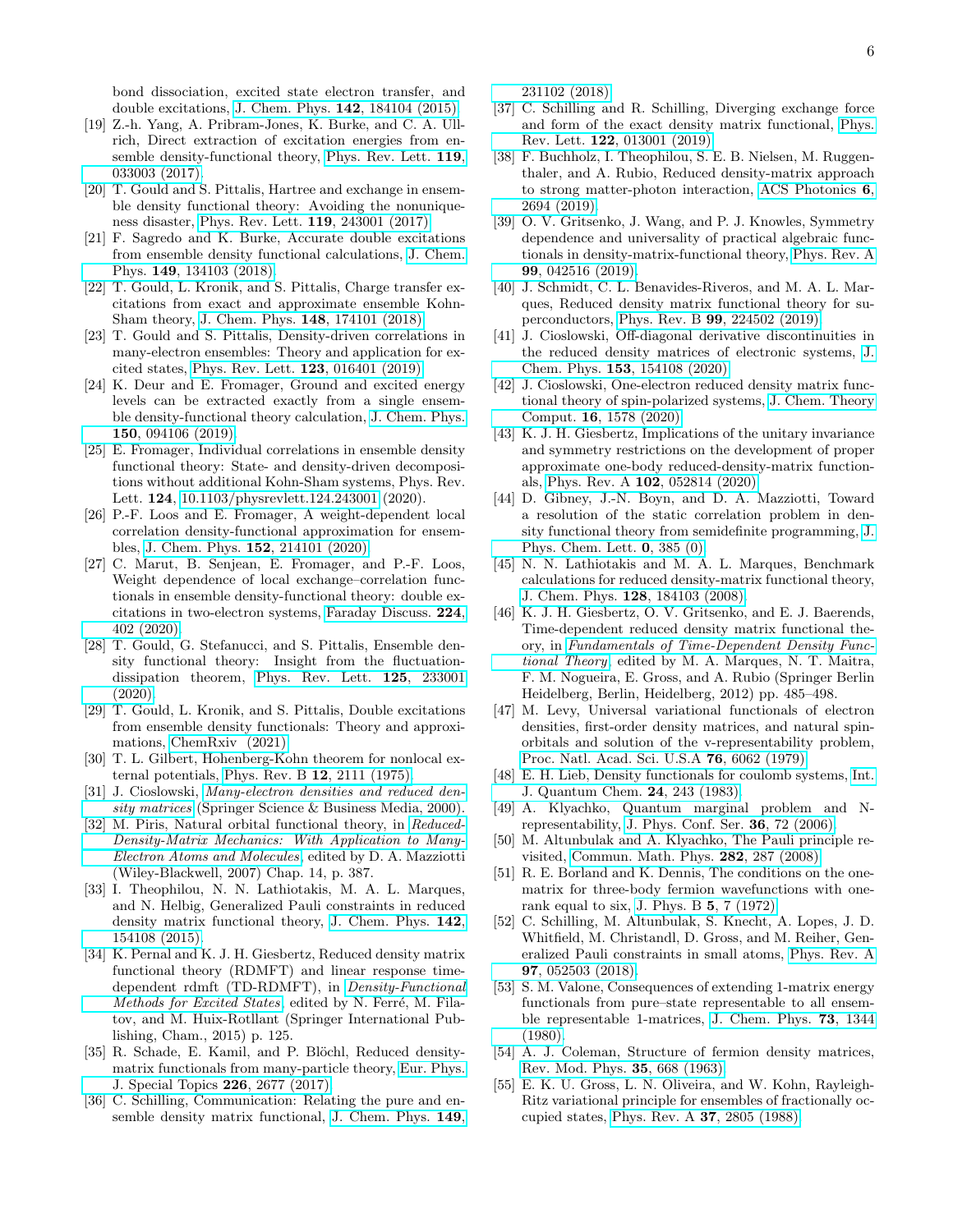- <span id="page-6-0"></span>[56] E. K. U. Gross, L. N. Oliveira, and W. Kohn, Densityfunctional theory for ensembles of fractionally occupied states. I. Basic formalism, [Phys. Rev. A](https://doi.org/10.1103/PhysRevA.37.2809) 37, 2809 (1988).
- <span id="page-6-1"></span>[57] A. Klyachko, Quantum marginal problem and representations of the symmetric group, [arXiv:0409113 \(2004\).](http://arxiv.org/abs/0409113)
- <span id="page-6-2"></span>[58] See Supplemental Material at url for a proof of relations [\(8\)](#page-2-0), [\(S2\)](#page-1-1) and an illustration of the polytopes  $\Sigma(\boldsymbol{w})$ .
- <span id="page-6-3"></span>[59] A. J. Coleman and V. I. Yukalov, Reduced density matrices: Coulson's challenge, Vol. 72 (Springer Science & Business Media, 2000).
- <span id="page-6-4"></span>[60] A. V. Borovik, I. M. Gelfand, and N. White, [Progress in](https://link.springer.com/book/10.1007/978-1-4612-2066-4) [Mathematics](https://link.springer.com/book/10.1007/978-1-4612-2066-4), Vol. 216 (Springer, 2003).
- <span id="page-6-5"></span>[61] F. Castillo, J.-P. Labbé, J. Liebert, A. Padrol, E. Philippe, and C. Schilling, An effective solution to convex 1-body N-representability, [arXiv:2105.06459 \(2021\).](https://arxiv.org/abs/2105.06459)
- <span id="page-6-6"></span>[62] R. Rado, An inequality, J. Lond. Math. Soc. 1, 1 (1952).
- <span id="page-6-7"></span>[63] S. Daftuar and P. Hayden, Quantum state transformations and the Schubert calculus, [Ann. Phys.](https://www.sciencedirect.com/science/article/pii/S0003491604001770) 315, 80 [\(2005\).](https://www.sciencedirect.com/science/article/pii/S0003491604001770)
- <span id="page-6-8"></span>[64] A. M. K. Müller, Explicit approximate relation between reduced two- and one-particle density matrices, [Phys.](http://www.sciencedirect.com/science/article/pii/037596018491034X) Lett. A 105[, 446 \(1984\).](http://www.sciencedirect.com/science/article/pii/037596018491034X)
- [65] M. A. Buijse and E. J. Baerends, An approximate exchange-correlation hole density as a functional of the natural orbitals, Mol. Phys. 100[, 401 \(2002\).](https://www.tandfonline.com/doi/citedby/10.1080/00268970110070243?scroll=top&needAccess=true)
- <span id="page-6-9"></span>[66] O. Gritsenko, K. Pernal, and E. J. Baerends, An improved density matrix functional by physically motivated repulsive corrections, J. Chem. Phys. 122[, 204102 \(2005\).](https://aip.scitation.org/doi/abs/10.1063/1.1906203)
- <span id="page-6-10"></span>[67] P. Alberti and A. Uhlmann, [Stochasticity and Partial](https://books.google.co.uk/books?id=cVHTS7cjkqsC) [Order: Doubly Stochastic Maps and Unitary Mixing](https://books.google.co.uk/books?id=cVHTS7cjkqsC), Mathematics and Its Applications (Springer Netherlands, 1982).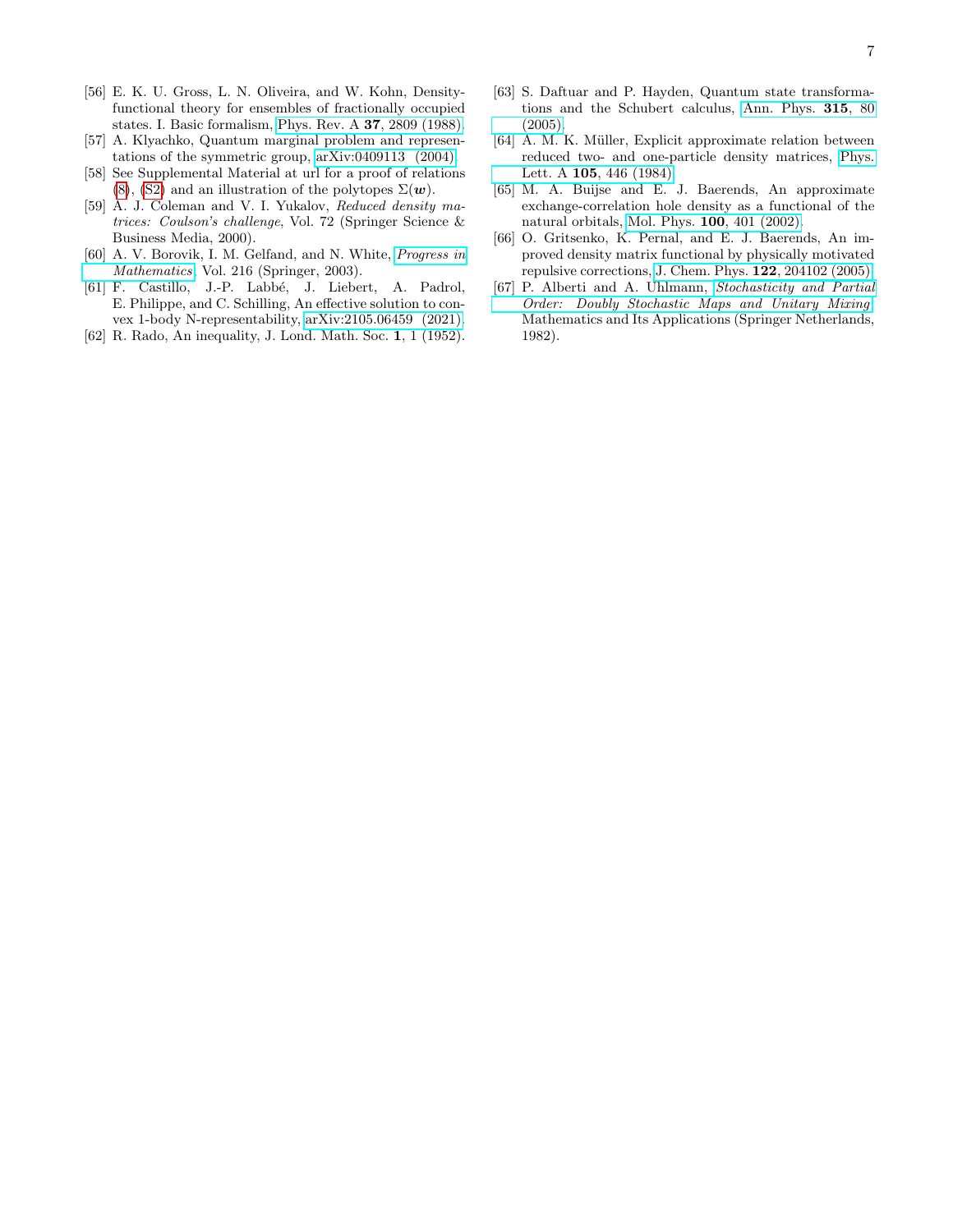## Supplemental Material

## PROOF OF RELATION (8) AND (9)

We recall relation (8) and (9) as part of the following theorem.

**Theorem 1.** The relaxed **w**-ensemble functional  $\overline{\mathcal{F}}_w$  follows as

$$
\overline{\mathcal{F}}_{\mathbf{w}}(\gamma) = \min_{\overline{\mathcal{E}}^{N}(\mathbf{w}) \ni \Gamma \mapsto \gamma} \text{Tr}[\Gamma V],\tag{S1}
$$

and in addition we have

$$
\overline{\mathcal{E}}^{N}(\boldsymbol{w}) = \bigcup_{\boldsymbol{w}' \prec \boldsymbol{w}} \mathcal{E}^{N}(\boldsymbol{w}') \equiv \{ \Gamma \in \mathcal{E}^{N} | \text{spec}(\Gamma) \prec \boldsymbol{w} \}
$$
(S2)

$$
\overline{\mathcal{E}}_N^1(\boldsymbol{w}) = N \operatorname{Tr}_{N-1} [\overline{\mathcal{E}}^N(\boldsymbol{w})] = \bigcup_{\boldsymbol{w}' \prec \boldsymbol{w}} \mathcal{E}_N^1(\boldsymbol{w}'). \tag{S3}
$$

Here (as in the paper),  $\bar{\mathcal{E}}^N(w) \equiv \text{conv}(\mathcal{E}^N(w))$  is defined as the convex hull of the (non-convex) set  $\mathcal{E}^N(w)$  of N-fermion density operators  $\Gamma$  with spectrum w. Moreover, v is said to be majorized by  $w, v \prec w$ , if for all  $k = 1, 2, \ldots, D$  one has

$$
v_1^{\downarrow} + \ldots + v_k^{\downarrow} \le w_1^{\downarrow} + \ldots + w_k^{\downarrow}, \tag{S4}
$$

where  $v^{\downarrow}, w^{\downarrow}$  denote the vectors with the same entries, but sorted in descending order.

Proof. Our proof of Theorem 1 makes use of the following well-known theorem [\[67\]](#page-6-10)

<span id="page-7-0"></span>**Theorem 2** (Uhlmann). Let  $\Gamma$  and  $\Gamma'$  be two density operators on a D-dimensional complex Hilbert space. Then there exist unitary operators  $U_i$  and weights  $0 \leq p_i \leq 1$ ,  $\sum_i p_i = 1$ , such that

$$
\Gamma' = \sum_{i=1}^{D} p_i U_i \Gamma U_i^{\dagger} \tag{S5}
$$

if and only if  $spec(\Gamma') \prec spec(\Gamma)$ .

Equation [\(S2\)](#page-1-1) follows directly from Uhlmann's theorem. To explain this, we first observe that the set  $\mathcal{E}^N(w)$  can be parameterized as the family of all unitary conjugations of some arbitrary  $\Gamma \in \mathcal{E}^N(\bm{w}), \mathcal{E}^N(\bm{w}) = \{U\Gamma U^{\dagger}\}.$  Indeed, for any  $\Gamma' \in \mathcal{E}^N(\omega)$  the unitary transformation U then just maps the eigenstates of Γ to those of Γ'. Accordingly, Theorem [2](#page-7-0) states that a density operator  $\Gamma' \in \mathcal{E}^N$  can be written as a convex combinations of  $\Gamma_i \in \mathcal{E}^N(w)$  (actually  $\Gamma_i \equiv U_i \Gamma U_i^{\dagger}$  if and only if its spectrum is majorized by w. Relation [\(S3\)](#page-1-1) follows then directly from the linearity of the partial trace and Eq. [\(S2\)](#page-1-1). To prove [\(S1\)](#page-1-0), we use the fact that each element  $\Gamma \in \mathcal{E}^N(\bm{w}) \equiv \text{conv}(\mathcal{E}^N(\bm{w}))$  can be written as a convex combination  $\sum_i p_i \Gamma_i$  of  $\Gamma_i \in \mathcal{E}^N(\boldsymbol{w})$ , leading to

$$
\begin{split}\n&\min_{\mathcal{E}^{N}(\mathbf{w})\ni\Gamma\mapsto\gamma}\text{Tr}[\Gamma V] \\
&= \min_{\sum_{i}p_{i}\Gamma_{i}\mapsto\gamma,\qquad i}\sum_{i}p_{i}\text{Tr}[\Gamma_{i}V] \\
&= \min_{\sum_{i}p_{i}\gamma_{i}=\gamma,\qquad \{\mathcal{E}^{N}(\mathbf{w})\ni\Gamma_{i}\mapsto\gamma_{i}\}}\sum_{i}p_{i}\text{Tr}[\Gamma_{i}V] \\
&= \min_{\gamma_{i}\in\mathcal{E}_{N}^{1}(\mathbf{w})}\n&\equiv \min_{\sum_{i}p_{i}\gamma_{i}=\gamma,\qquad i}p_{i}\mathcal{F}_{\mathbf{w}}(\gamma_{i})=\overline{\mathcal{F}}_{\mathbf{w}}(\gamma)\,.\n\end{split} \tag{S6}
$$

 $\Box$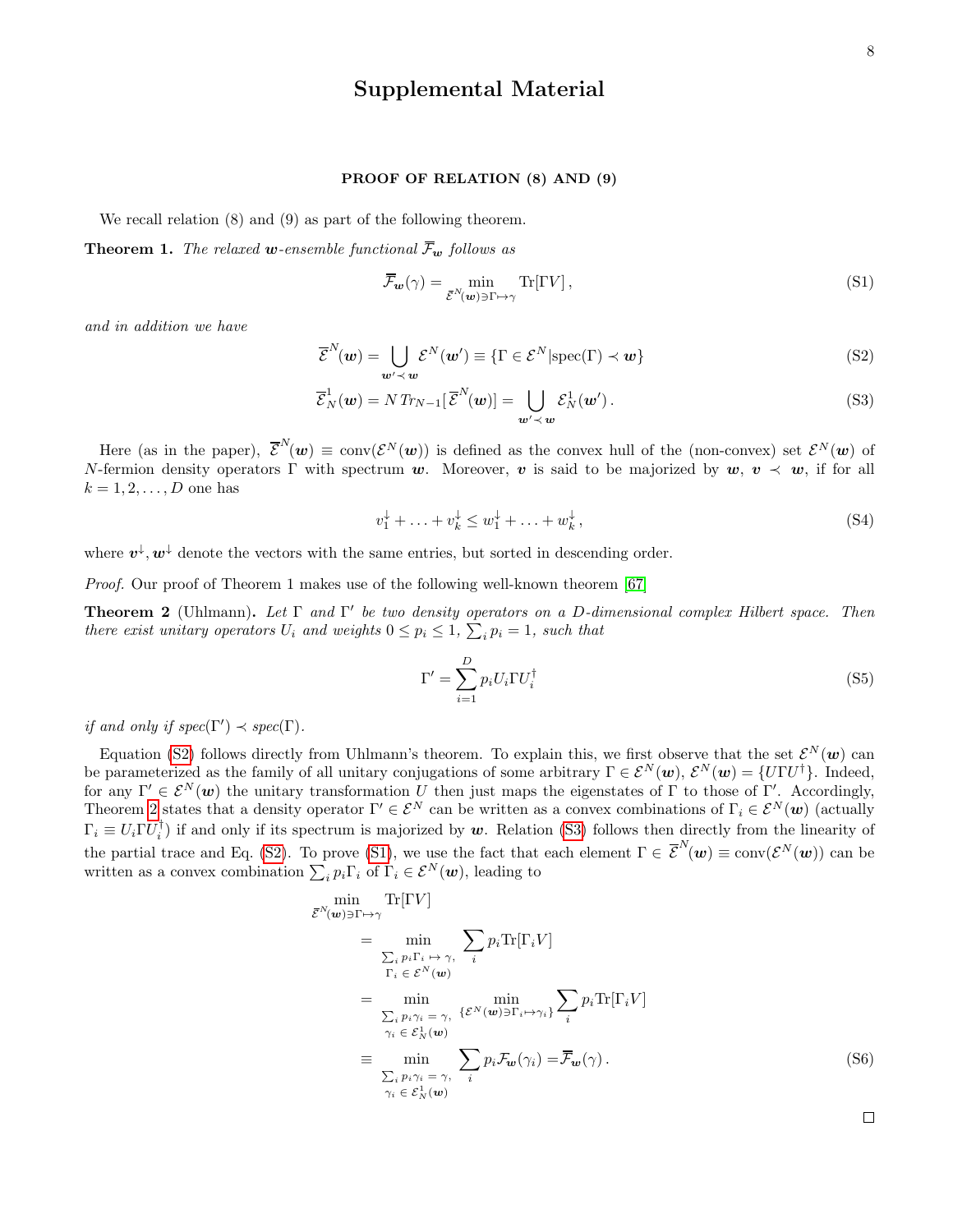## SPECTRAL POLYTOPES AND ROLE OF THEIR BOUNDARY

We consider the example of  $N = 2$  fermions with a  $d = 3$  dimensional one-particle Hilbert space. We choose those small values for N, d since this will allow us to graphically illustrate the spectral polytopes  $\Sigma(\mathbf{w})$ . At the same time, this setting already exhibits all relevant features of arbitrary settings  $N, d$ , including the complete basis set limit,  $d \to \infty$ . To target the lowest three eigenstates of a given Hamiltonian, we consider three exemplary weight vectors:

$$
\mathbf{w}^{(A)} = (1,0,0), \quad \mathbf{w}^{(B)} = (0.7,0.3,0), \quad \mathbf{w}^{(C)} = (0.5,0.3,0.2). \tag{S7}
$$

For a given class

$$
H(h) \equiv h + W \tag{S8}
$$

of Hamiltonians characterized by a fixed pair interaction  $W$  each choice of  $w$  leads to a corresponding universal functional  $\bar{\mathcal{F}}_{w}$  on a specific domain  $\bar{\mathcal{E}}_{N}^{1}(w)$  described by the polytope  $\Sigma(w)$ . The spectral polytopes  $\Sigma(w)$  for the three exemplary cases [\(S7\)](#page-2-7) are shown in Fig. 1. There, we can restrict  $\lambda$  to just two entries  $\lambda_1, \lambda_2$ , while  $\lambda_3$  follows from the normalization,  $\lambda_1 + \lambda_2 + \lambda_3 = 2$ . It is crucial to recall that the polytopes  $\Sigma(\boldsymbol{w})$  depend only on N, d and  $\boldsymbol{w}$ but not on any Hamiltonian.

The first RDMFT (with  $w^{(A)}$ ) is characterized by  $r = 1$  non-vanishing weights and is therefore nothing else than ground state RDMFT. The choices  $w^{(B)}$  and  $w^{(C)}$  represent an RDMFT for targeting the lowest two and the lowest three eigenstates, respectively.



FIG. S1. Polytope  $\Sigma(\boldsymbol{w})$  of possible natural occupation number vectors  $\lambda$  for  $N=2$  fermions, dimension  $d=3$  and the three exemplary weight vectors  $\mathbf{w}^{(A)} = (1, 0, 0)$ ,  $\mathbf{w}^{(B)} = (0.7, 0.3, 0)$  and  $\mathbf{w}^{(A)} = (0.5, 0.3, 0.2)$ . In addition, we present the specific  $\lambda$ of the three minimizers [\(S11\)](#page-2-2) for non-interacting fermions as blue, red and orange points. See text for more details.

Just to recall, the universal functional  $\bar{F}_{w}$  allows one to determine the averaged energy  $w_1E_1(h)+w_2E_2(h)+w_3E_3(h)$ by the following minimization

$$
E_{\mathbf{w}}(h) \equiv w_1 E_1(h) + w_2 E_2(h) + w_3 E_3(h) = \min_{\gamma \in \overline{\mathcal{E}}_N^1(\mathbf{w})} \left[ \text{tr}_1[h\gamma] + \overline{\mathcal{F}}_{\mathbf{w}}(\gamma) \right],\tag{S9}
$$

where  $E_i(h)$  denotes the j-th lowest eigenenergy of the Hamiltonian [\(S8\)](#page-2-0). This statement is true for any choice of decreasingly ordered weight vectors w, in particular also for our three examples in Eq. [\(S7\)](#page-2-7). Hence,  $\text{tr}_1[h\gamma] + \overline{\mathcal{F}}_{w^{(A)}}(\gamma)$ needs to be minimized over the 'blue' spectral polytope  $\Sigma(\bm{w}^{(A)})$  to obtain the energy  $E_1(h),\,\text{tr}_1[h\gamma]\!+\!\overline{\!\mathcal{F}}_{\bm{w}^{(B)}}(\gamma)$  needs to be minimized over the 'red' spectral polytope  $\Sigma(\bm{w}^{(B)})$  to obtain the energy  $0.7E_1(h)+0.3E_2(h)$  and  $\mathrm{tr}_1[h\gamma]+\overline{\mathcal{F}}_{\bm{w}^{(C)}}(\gamma)$ needs to be minimized over the 'orange' spectral polytope  $\Sigma(\bm{w}^{(C)})$  to obtain the energy  $0.5E_1(h)+0.3E_2(h)+0.2E_3(h).$ From those three energy averages one can extract in particular the individual energies  $E_2(h)$  and  $E_3(h)$  through appropriate linear combinations.

To explain now why the boundary of the spectral polytopes  $\Sigma(w)$  contains crucial information about the excitation spectrum we consider the case of *non-interacting* fermions. This means to consider the family of Hamiltonians  $H(h) = h$ , i.e, we chose  $W \equiv 0$  in [\(S8\)](#page-2-0). Of course, this is a rather special case since the corresponding interaction functional  $\bar{F}_{w}$  vanishes,  $\bar{F}_{w} \equiv 0$ . Nonetheless, one can still calculate in the same manner as described above the